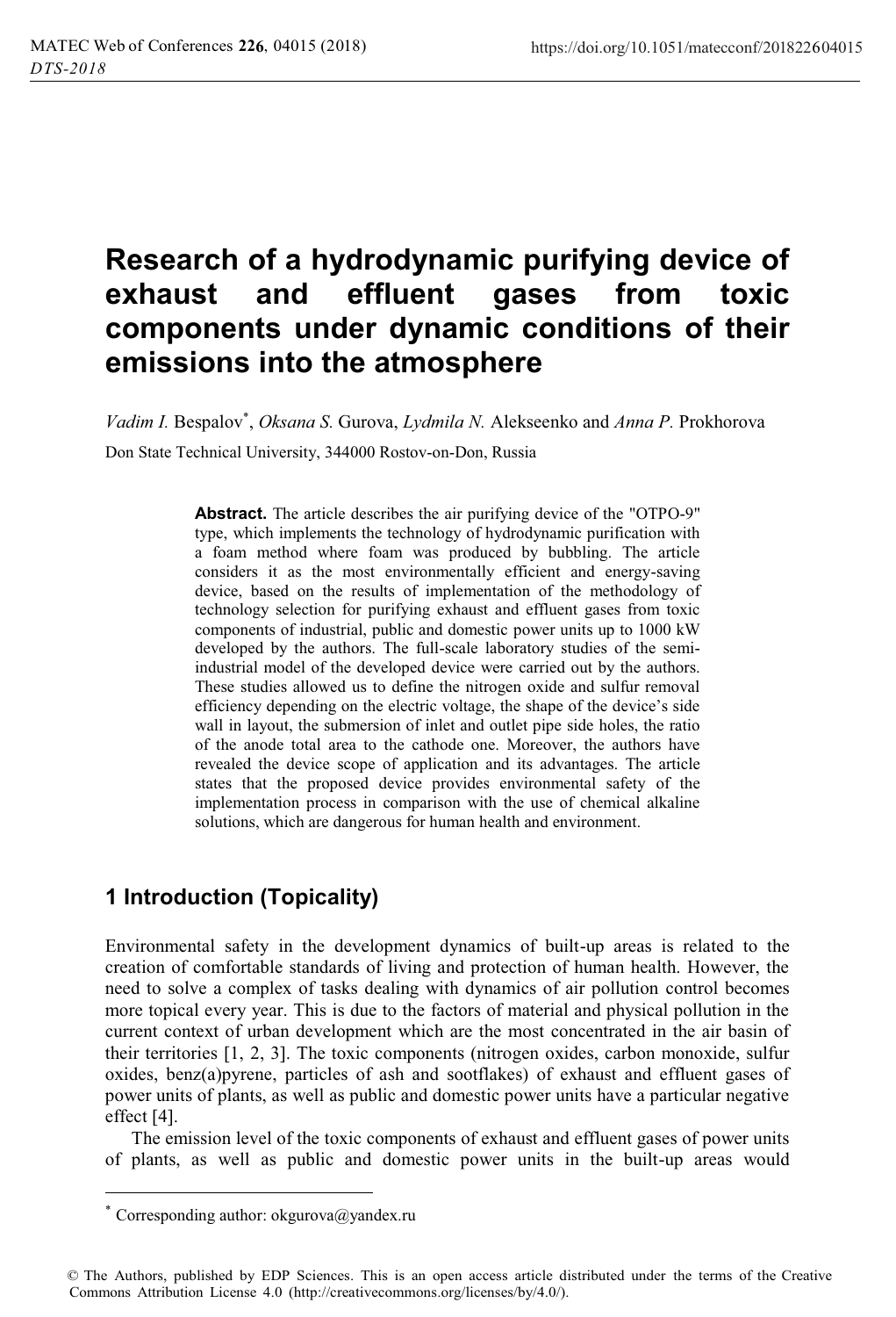significantly exceed the standard values (MAC) without the organization of highly efficient and energy-saving means of purification.

At present, there are many technical solutions (methods, means and devices) providing a dynamic implementation of the purification process of exhaust and effluent gases from toxic components, the operation principle of which is based on various physical mechanisms. Their design is characterized by a different level of complexity, the operating conditions of which are also different [5,6]. However, in a number of real situations, several different variants of technical solutions can be applied, providing the same value of purifying efficiency.

For this purpose, we have previously conducted scientific research on the development of evaluation method and applied environmentally and energy efficient technologies for exhaust and effluent gases purification from toxic components to reduce air pollution in urban areas [7,8,9]. It allows to solve problem of efficiency and energy saving of the purification process based on the control of its parameters under dynamic conditions of implementation.

### **2 Research objective**

The application of the methodology developed by us for the selection of environmentally and energy-efficient technologies for the exhaust and effluent gases purification from toxic components in the conditions of industrial, public and domestic power units operation up to 1000 kW allows to reveal that air purification device of the type "OtpO-9" [10] is the most environmentally and energy-efficient one, among the modern systems with the maximum values of purification efficiency and energy saving. It presents the technology of hydrodynamic purification with a foam method where foam is produced by bubbling, which was previously used for air purification from fine dust. However, the behaviour and the values of the main operating characteristics of the proposed purification device under dynamic conditions of the emission of toxic components have not been fully investigated and require further development.

#### **3 Theoretical framework**

We carried out full-scale laboratory studies of the semi-industrial model of the device of the "OTPO-9" type (figure) for the hydrodynamic purification of effluent gases from toxic components (nitrogen oxide and sulfur dioxide) by a foam method where foam was produced by bubbling. It consists of the following main elements (figure): anode 1 and cathode 2 parts of the case; covers 3,4; a flange 5; a membrane 6; electrodes 7; a baffle 8; a whirler 9; inlet 10 and outlet 11 pipes; a drain pipe 12; middle level 13 controller. The dimensions of the device are:

- maximum in longitudinal 1200 mm;
- maximum in the transversal axis 750 mm;
- minimum in the transversal axis 350 mm;
- total height of the device 1000 mm;
- height of the cone part 450 mm;
- diameters of inlet and outlet air pipes 200 mm.

The preliminary research stage involved pre-starting procedure of a model of the device "OTPO-9" type for operating at a laboratory bench. Before loading the effluent gas to device from generator we flooded it so that water level covered side holes of the pipes 10 and 11 not more than half. Each part of the 1st and 2nd device's case was connected to the opposite poles of the DC source (part 1 to "+", part 2 to "-").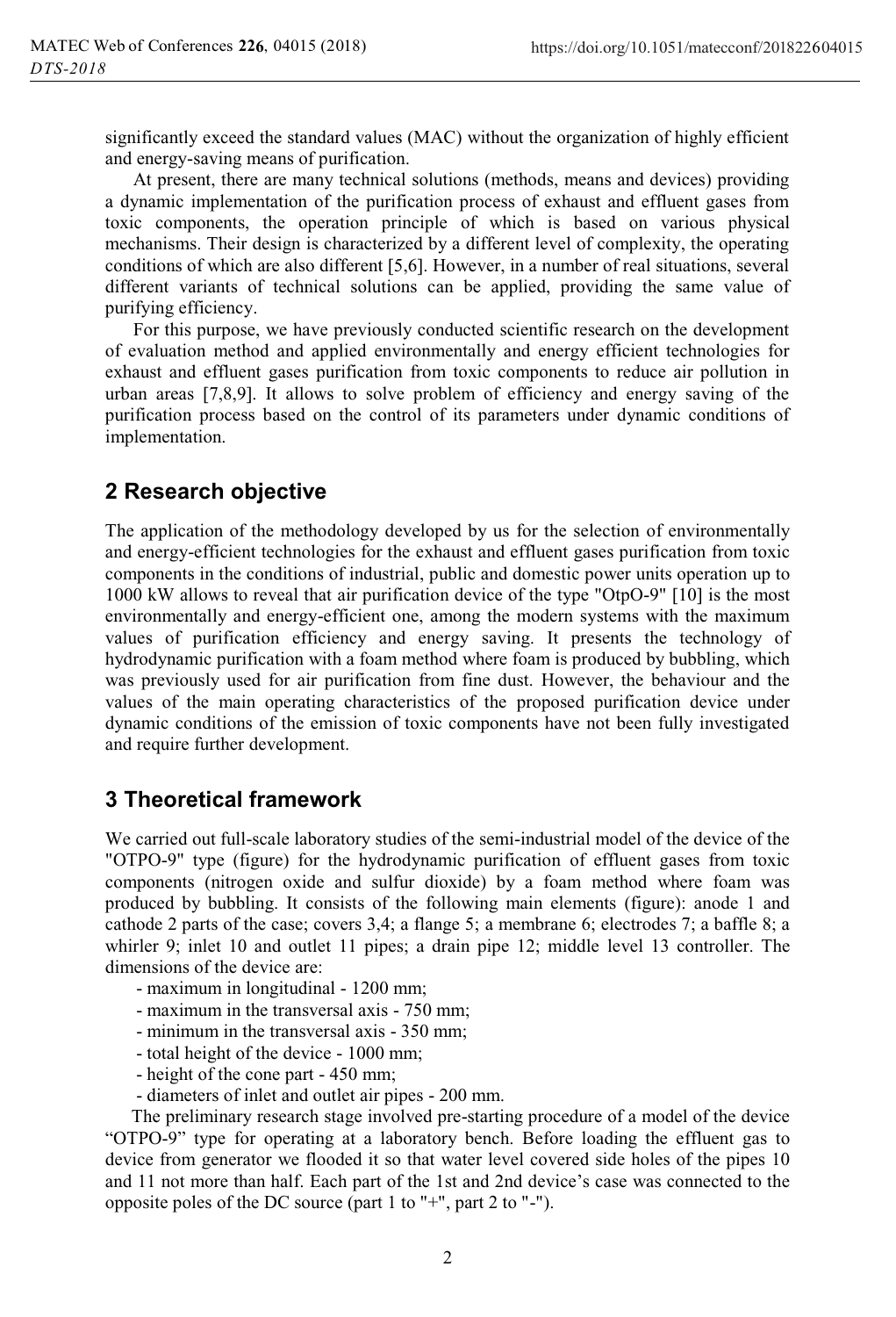

b)

**Fig. 1.** Effluent gases purifying device of the "OTPO-9". Type a – a side view; b – a top view; 1 – an anod part of the case; 2 – a cathod part of the case; 3, 4 – covers; 5 – a flange; 6-a membrane; 7 – electrodes; 8 – a baffle; 9 – a whirler; 10 – an inlet pipe; 11 – an outlet pipe; 12 – a drain pipe; 13 – middle level controller.

As a result, the cover 3 and the electrodes 7 acquire a positive charge, and the cover 4, the baffle 8 with the whirler 9, the pipes 10 and 11 the negative charge. Water electrolysis after the connection to the supply source causes the chemical disequilibrium. With that, the anions  $[OH]$ <sup>-</sup> move to the anode (+), and cations  $[H3O]$  + go to the cathode (-). Coming close to the water-permeable membrane 6, the ions of the corresponding signs are concentrated at the surface of the membrane 6 ( $[OH]$ <sup>-</sup> from the side of the cathode, and [H3O] + from the anode side). In the process, the rate of water activation change (acidity) in a strict limited extent were regulated by voltage and current magnitude. The activation rate (the charge density distribution in liquid) depends on the electrode area and water permeability grade of the membrane material 6. Thus, the cations  $[H3O]$  + are concentrated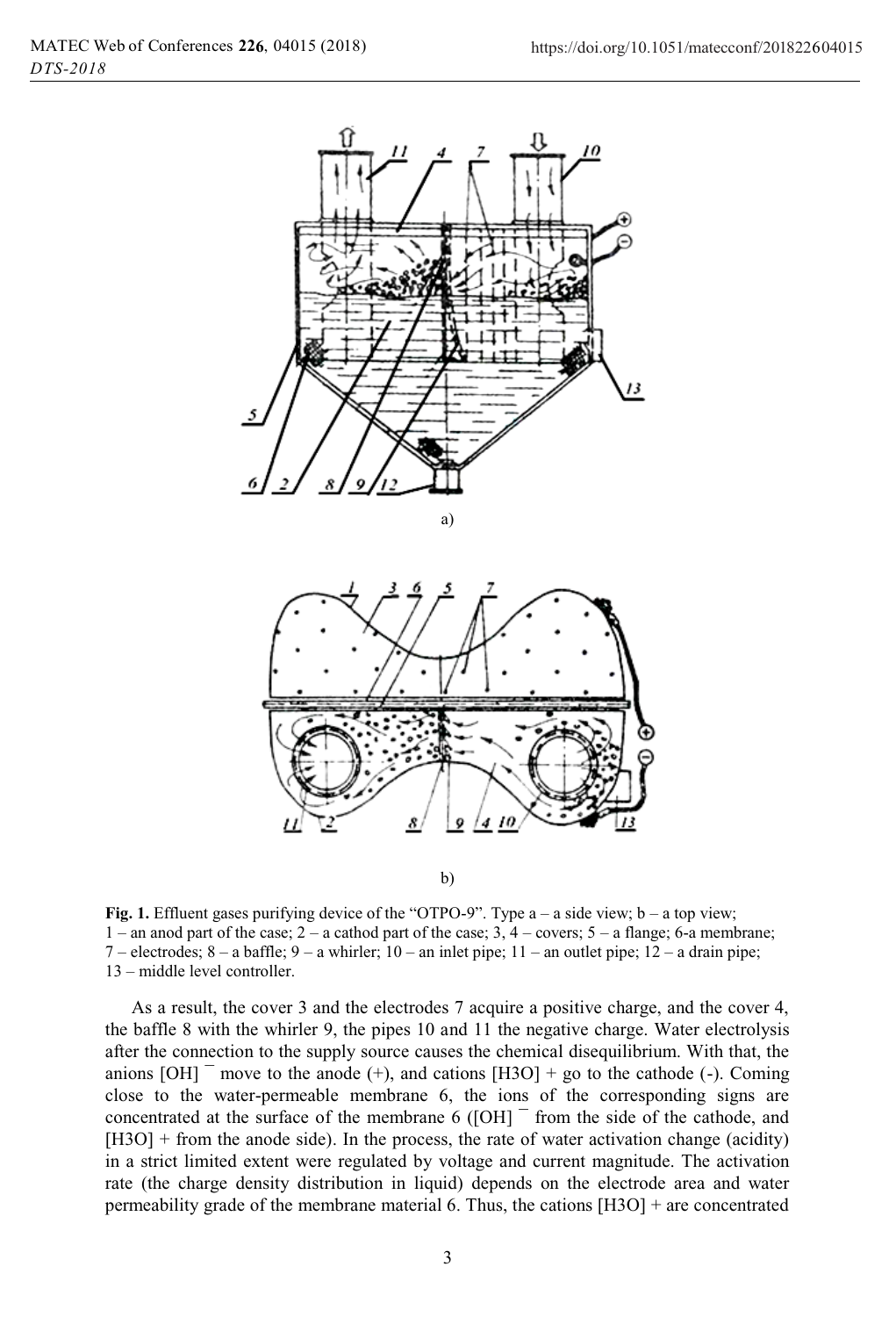in the fluid volume between the anode part 1 of the device's case and the membrane 6, forming an acidic medium with  $pH = 5.5{\text -}6.0$ . And the anions  $[OH]$ <sup>-</sup> are concentrated in the fluid volume between the cathode part 2 of case and the membrane 6, forming an alkaline medium with  $pH = 8.0 - 8.5$ .

The study of the dynamics of the purification process in a device such as "OTPO-9" allowed us to conclude the following. The exhaust gases enter the inlet pipe 10, hit the surface of the fluid, change the direction of their movement, pass through the static whirler 9 and the baffles 8, flow around the outlet pipe 11 and through its side hole partially free from nitrogen oxide NO and sulfur dioxide SO2 leave the device. The device's case in the form of a Cassini's oval in layout allowed to ensure a more equal distribution of the charges density in the volume of the fluid by eliminating excess (ballast) zones. The connection of both case parts 1 and 2, the two air pipes 10 and 11, the baffle 8, the electrodes 7 to the supply source ensures an equal distribution of charge density (ion concentration) in the fluid volume due to an increase in the surface area of the electrodes. The main effluent gas stream containing toxic components, when entering the device through the inlet pipe 10, hits the surface of the fluid and through the side hole of the inlet pipe 10 goes into the device cavity. Moreover, the effluent gas stream, due to the partial immersion of the side hole of the inlet pipe 10, causes a change in the shape of the fluid surface in the impact area and the surface fluid dropping here. As this process takes place in an alkaline medium characterized by increased wetting and foaming properties, it goes over into the formation of a surface foam layer in which the major part of the toxic components of the effluent gases is retained and captured. The remaining proportion of toxic components with the effluent gas stream enters the zone of action of the static whirler 9 of the baffle 8, where an intensification of the foaming process is provided. The shape of the Cassini oval contributes to this due to a velocity increase of the contaminated effluent gas stream, its turbulence and, consequently, the increase in the intensity of the interaction of gases with the fluid, thereby forming a foam layer which retains the remaining proportions of toxic components in the stream. As the water is saturated with ions of toxic components in the device, there is its periodically eduction through a drain pipe 12. At the time of draining, the alkaline medium combines with the acidic, forming pH-neutral water, which is environmentally friendly, and which can be recycled by the device. The middle level controller 13 provides fluid supply during operation.

#### **4 Practical relevance**

The main stage of laboratory studies involved direct measurements. During the main stage of the study, we fixed: the volume of the fluid  $-Vl = 0.3$  m<sup>3</sup>; the effluent gas consumption  $Qg = 0.25$  m<sup>3</sup> / s with their speed at the device inlet  $v = 4.5$  m / s. At the same time, in each experiment the voltage value of the DC U was varied in the range from 180 to 240 V. Also, the shape of the side wall of the device in layout was changed; the degree of immersion of the side holes of the inlet and outlet pipes  $h / H$ ; the ratio of the total area of the anode to the total area of the cathode. Under dynamic conditions for the implementation of the purification process in a device such as "OTPO-9", the measured resultant parameter is the efficiency of effluent gas purification, respectively, from nitrogen oxide NO and sulfur dioxide  $SO<sub>2</sub>$ . The results of the measurements are shown in Table. 1 and 2, where the numerator is the values of the efficiency of effluent gas purification from nitrogen oxide NO, and the denominator – from sulfur dioxide  $SO_2$ .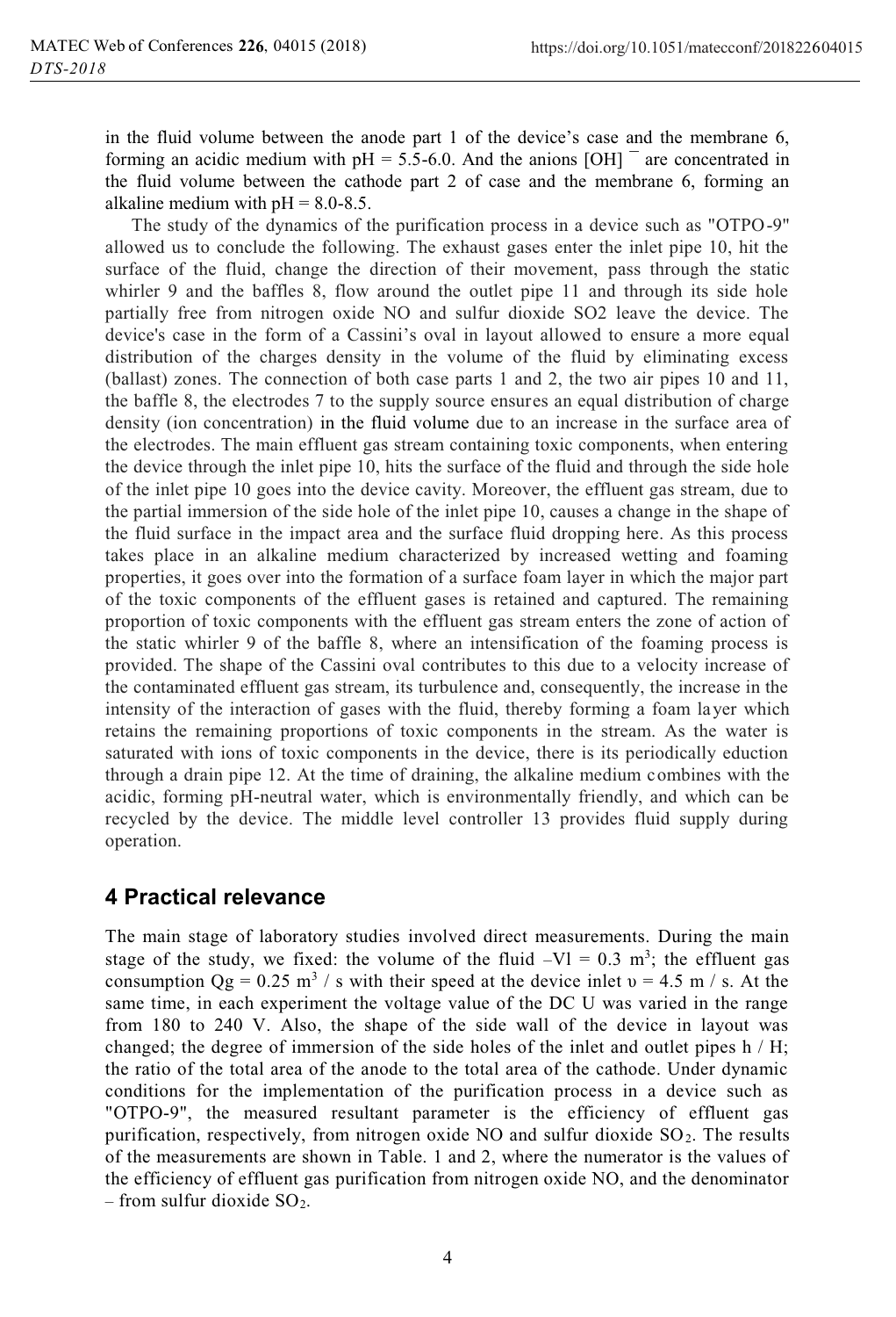| The shape of<br>the side wall of  | pH of alkaline medium |           |           |           |           |           |  |
|-----------------------------------|-----------------------|-----------|-----------|-----------|-----------|-----------|--|
| the device in<br>lavout           | 7,0                   | 7,5       | 8,0       | 8,5       | 9,0       | 9,5       |  |
| Square                            | 78,2/82,5             | 79,1/83,5 | 81,0/85,9 | 81,1/86,1 | 81,1/86,2 | 81,2/86,3 |  |
| Circular                          | 78,8/83,1             | 80,0/85,5 | 82,8/87,1 | 82,7/87,1 | 82,8/87,3 | 82,8/87,4 |  |
| Elliptical                        | 79,3/83,9             | 81,3/86,3 | 84,1/89,1 | 84,2/89,4 | 84,2/89,4 | 84,1/89,2 |  |
| In the shape of<br>Cassini's oval | 80,2/83,1             | 82,9/86,4 | 85,6/90,3 | 85,7/90,6 | 85,7/90,5 | 85,8/90,7 |  |

**Table 1.** Ratio of the efficiency of effluent gas purification from toxic components to the pH of the medium and the shape of the side wall of the device in layout, (%)

**Table 2.** Ratio of the efficiency of effluent gas purification from toxic components to the total area of the anode and cathode and the existence of statistical whirling, (%)

| <b>Existence of</b>     | Degree of<br>submergence of the                        | Ratio of the total area of the anode to the total<br>area of the cathode |           |             |  |
|-------------------------|--------------------------------------------------------|--------------------------------------------------------------------------|-----------|-------------|--|
| statistical<br>whirling | side holes of the<br>inlet and outlet air<br>pipes h/H | 0,5                                                                      | 1,0       | 1,5         |  |
| N <sub>0</sub>          | 1,0                                                    | 60,6/64,7                                                                | 62,8/66,5 | 57, 3/61, 1 |  |
|                         | 0.75                                                   | 75,4/79,1                                                                | 77,7/81,0 | 73,1/76,9   |  |
|                         | 0,50                                                   | 83, 3/87, 9                                                              | 85,8/90,7 | 83,6/88,1   |  |
|                         | 0.25                                                   | 82,3/86,9                                                                | 84,6/89,1 | 80,4/84,2   |  |
|                         | $\theta$                                               | 80,1/83,8                                                                | 81,6/85,5 | 78,3/81,5   |  |

## **5 Conclusions**

As a result of the full-scale laboratory studies of a semi-industrial model of the «OTPO-9» device for hydrodynamic purifying of effluent gases from toxic components (nitrogen oxide and sulfur dioxide) by a foam method, when foam is produced by bubbling, it can be concluded that the purification efficiency reaches: 85.8% for nitrogen oxide and 90.7% for sulfur dioxide SO2, which is approximately 7.5% more than for similar bubbling purifying devices.

Table 1 shows that at a pH of more than 8.0, the purifying efficiency is stabilized, however, achieving  $pH = 9.0$  is associated with significant energy consumption. Therefore, the optimum pH range can be considered 8-9. Moreover, the proposed device provides environmental safety of the process being realized in comparison with the use of chemical alkaline solutions, which are dangerous for human health and the environment.

The scope of the proposed device application and the appropriate purification technology can also be extended to solid and liquid pollutants.

The advantages of the «OTPO-9» device are that it provides: relatively high efficiencies for the toxic components contained in the exhaust and effluent gases; a sufficiently wide range of applications for various types of pollutants; sufficiently high degree of industrial and technological safety.